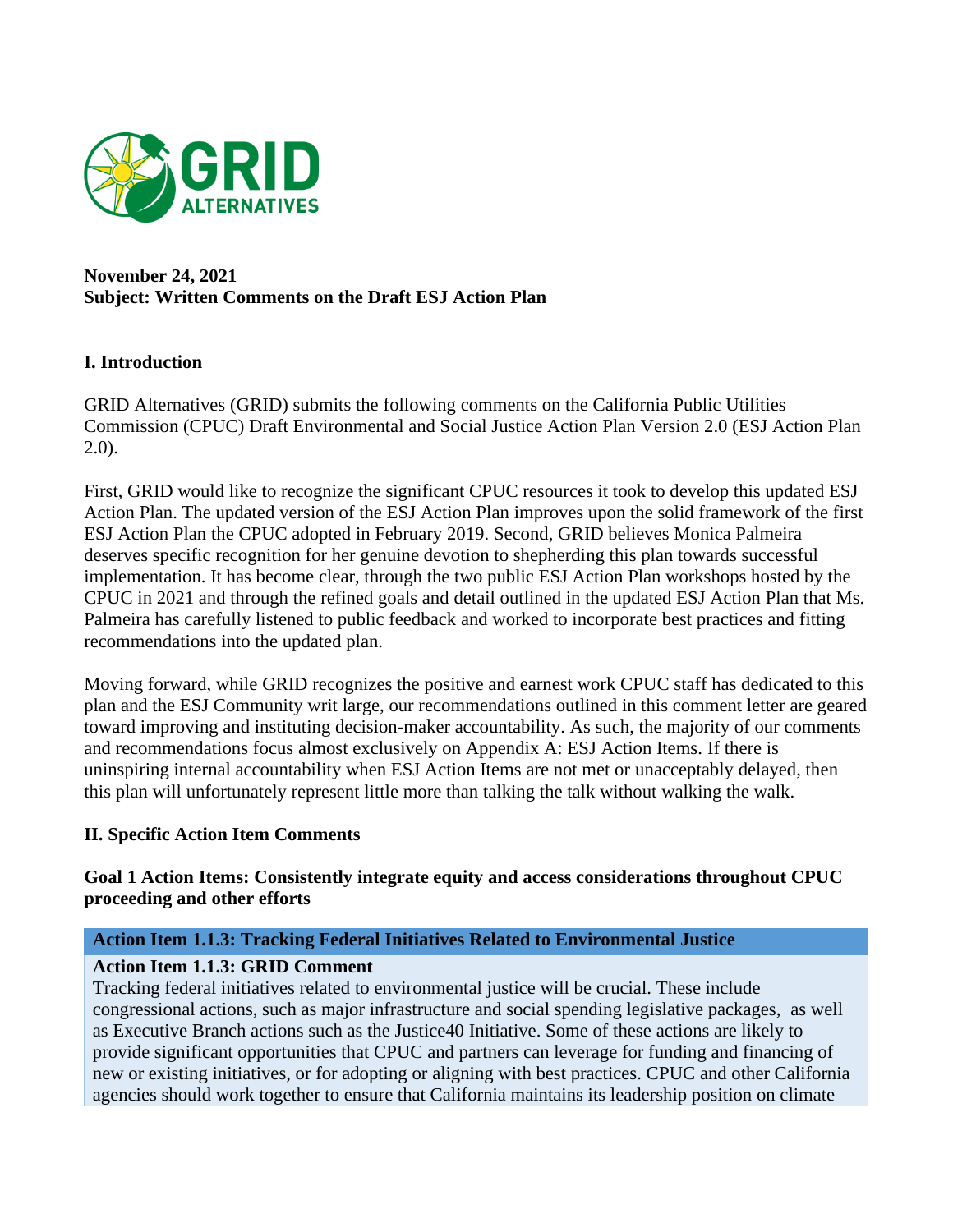and equity issues. In addition to tracking and internal communication, there should be a two-way dialogue between CPUC and relevant federal government entities so that other states can benefit from California's leadership and experience to date. Moreover, CPUC can be an invaluable resource in helping externally communicate information on federal environmental justice actions and opportunities to communities and stakeholders within California, helping to build essential capacity and ensure those opportunities are fairly distributed.

### **Action Item 1.1.5 ESJ Definitions: Catalogue and Assess Opportunities for Mutual Eligibility**

### **Action Item 1.1.5\_GRID Comment:**

We agree that ESJ related definitions are crucial, and that reducing burdens to access by streamlining eligibility for participants is an important means of enhancing equity and effectiveness of programs. We do caution that efforts at alignment and mutual eligibility should not streamline anyone *out* of program eligibility or restrict access for the sake of administrative ease. Thus, we support a single application and customer-centric process that makes it easy for people to apply to multiple programs across multiple agencies at the same time; however, uniform eligibility is not an appropriate goal in light of different program targets. In addition, we emphasize that multi-stakeholder coordination and cross-programmatic marketing, education, outreach, and enrollment require additional funding, as these involve significant effort and resources.

### **Action Item 1.2.2 Launch Pilot Program for Participation of Community Based Organizations (CBOs)**

### **Action Item 1.2.2: GRID Comment**

We strongly support facilitating deeper involvement of CBOs, with funding, through a well-designed pilot program that can be expanded with ESJ community input.

### **Action Item 1.2.4 ADA Accessibility of CPUC Internet**

#### **Action Item 1.2.4: GRID Comment**

While accessibility is touched on in other action plan goals and actions, we suggest that this action item expressly consider more than just internet documents. Meetings and other communications must also be accessible to all.

**Action Item 1.2.5 Host Regular "Participate in CPUC" Sessions Action Item 1.2.5: GRID Comment**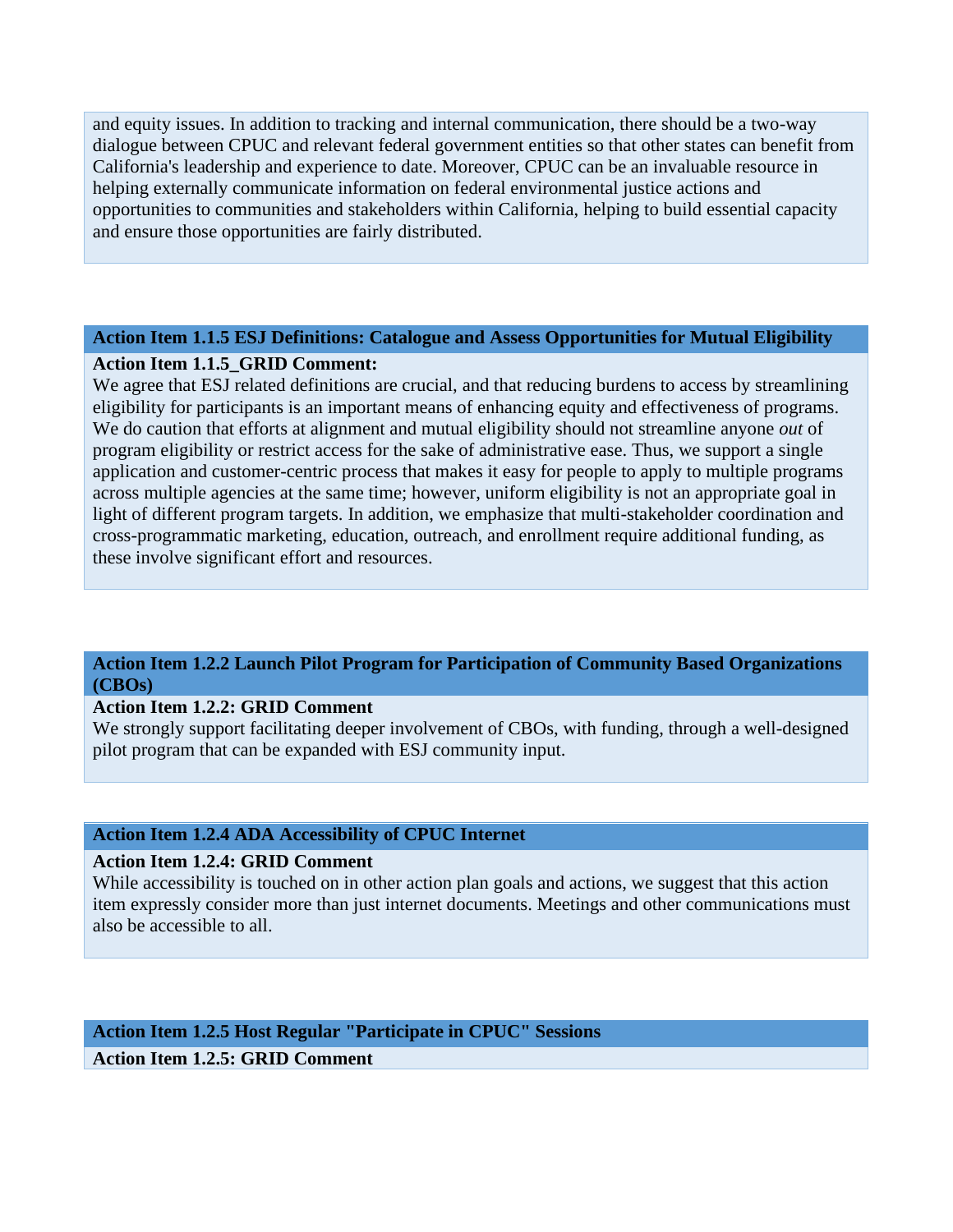We support this as a component of systematically increasing access. The work plan should include proactive advertising and outreach for the sessions themselves, and not just the recordings. If possible, the presentations and materials should be developed with compensated community input as well.

# **Goal 2: Increase investment in clean energy resources to benefit ESJ communities, especially to improve local air quality and public health**

## **General Comment:**

Goal 2 (and Goal 4) are critically important because the cumulative effects of past decisions have contributed to the "climate gap" where many ESJ communities are at significantly higher risk of economically, and subsequently socially devastating impacts from climate change, while simultaneously having fewer resources to cope with and adapt to a changing environment. The CPUC has identified this issue and notes their work on R.18-04-019 and R.18-07-006 as progress towards a just society, but to date, GRID does not believe enough work has been implemented aside from having IOU representatives attend meetings discussing their *plans* to change and meet relevant decision requirements.

To the contrary, GRID understands through the proceedings we directly participate in and monitor, or collaborate with stakeholders to monitor, the climate gap keeps widening. For example, the recent *Proposed Decision Adopting Microgrid and Resiliency Solutions To Enhance Summer 2022 and Summer 2023 Reliability*, issued 29 October 2021, approves two IOU-based microgrid solutions: expanding PG&E's Temporary Generation Program and the SDG&E-owned procurement of four circuit-level energy storage microgrid projects. Regarding the approval of PG&E's Temporary (Diesel) Generation Program, the California Environmental Justice Alliance (CEJA) elevates multiple stakeholders' understanding that approval of this program is "antithetical to California's decarbonization and environmental justice goals."<sup>1</sup>

On this, GRID understands the CPUC's mission critical importance of keeping the power on, which is a utility service that benefits everyone. However, taking a step back, it is an unfortunate impediment to overdue progress that maintaining power is now partially dependent on hooking up portable diesel generators to substations. GRID understands this is not news to CPUC staff working on developing this ESJ Action Plan. Nevertheless, GRID believes the technical potential of behind-the-meter (BTM) solutions is being unnecessarily constrained to maintain a utility model that delivered business decisions that did not keep up with the pace of environmental change. In order to begin the necessary "war-time" mentality to reduce exposure to an increasingly unreliable grid system, the CPUC needs to immediately begin strategically stacking all societal benefits and include all of them in the SCT until the threshold is reached that would financially penalize the entities that do not decarbonize their power sources in the fastest possible manner. It is possible to reward utility models that leverage the value currently locked behind-the-meter and penalize the utility models that treat, perhaps reflexively, prosumers as consumers.

### **Action Item 2.2.3 Societal Cost Test in Integrated Resource Plan**

<sup>1</sup> Reply Comments of the California Environmental Justice Alliance on the Track 4 Expedited Phase 1 Proposed Decision, p.1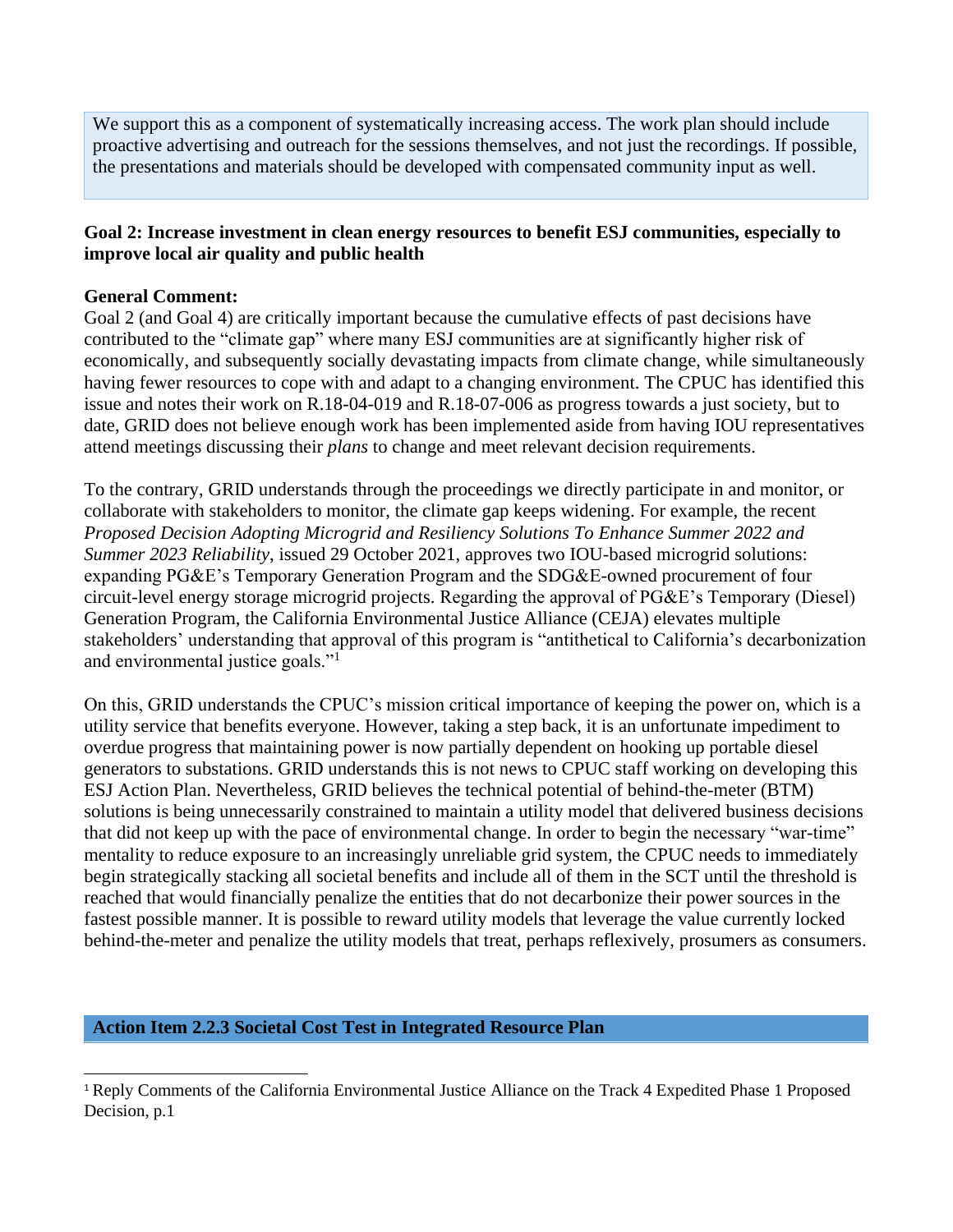## **Action Item 2.2.3 Comment:**

The current inability to agree to precise "costs and benefits" of each societal impact that is delivered by and through clean energy resources is often the result of politics and not policy. We acknowledge many societal elements are difficult to quantify and using qualitative information may be appropriate in certain instances. However, this plan is an opportunity to implement policy. To do so, we provide a few options for the CPUC to consider.

- 1. Run the SCT on all customer generation and energy efficiency programs that were approved since the issuance of D.19-05-019 on 21 May 2019.
- 2. Add the "Value of Resilience" to the current version of the SCT. The Value of Resilience will be determined in Phase IV of R.19-09-009.
- 3. Develop a process to annually update the SCT to reflect the most up-to-date societal benefit(s) that occur as a result of the changing impacts on the environment.
	- a. Establish a range of societal benefit value to be included in the annually updated SCT. For example, the societal non-energy benefit (NEB) from a weatherization treatment can create local jobs, improve economic development, grow tax receipts, lower energy costs, improve household health and comfort, increase property value, and reduce emissions of GHGs. Similarly, the installation of solar-paired storage can improve public health and reduce health care costs, improve household, community, and system resilience, increase labor productivity, etc. Rather than refrain from incorporating NEBs into EE and CE programming due to difficulty in quantification, the CPUC could adopt a low, mid, and high \$/kWh value for each relevant benefit per treatment. This method helps reduce the risk of under-compensating a clean energy resource and over compensating (e.g. approving PG&E's Temporary Generation Program) a treatment while still providing the CPUC and stakeholders information on the least or greatest amount of societal good that could be available depending on which target is used for decision-making.
- 4. The CPUC may consider removing the SCT from IDER and opening a new OIR to develop the necessary scope and framework for annual SCT update and refinement.

# **Add New Action Item After 2.4.4 (NEM)**

# **Action Item 2.2.4 GRID Comment**

Add Action Item to: "ensure that current and prospective participating ESJ ratepayers increasingly benefit from forthcoming changes to the NEM tariff (successor tariff) and ensure non-participating ESJ ratepayers have enhanced ability to increasingly adopt and benefit from the successor tariff"

**Goal 5: Enhance outreach and public participation opportunities for ESJ communities to meaningfully participate in the CPUC's decision-making process and benefit from CPUC programs.** 

# **General Comments:**

Building good communication can only be accomplished establishing and funding a network of participating CBOs to circulate information in ESJ communities. Enhancing outreach in a meaningful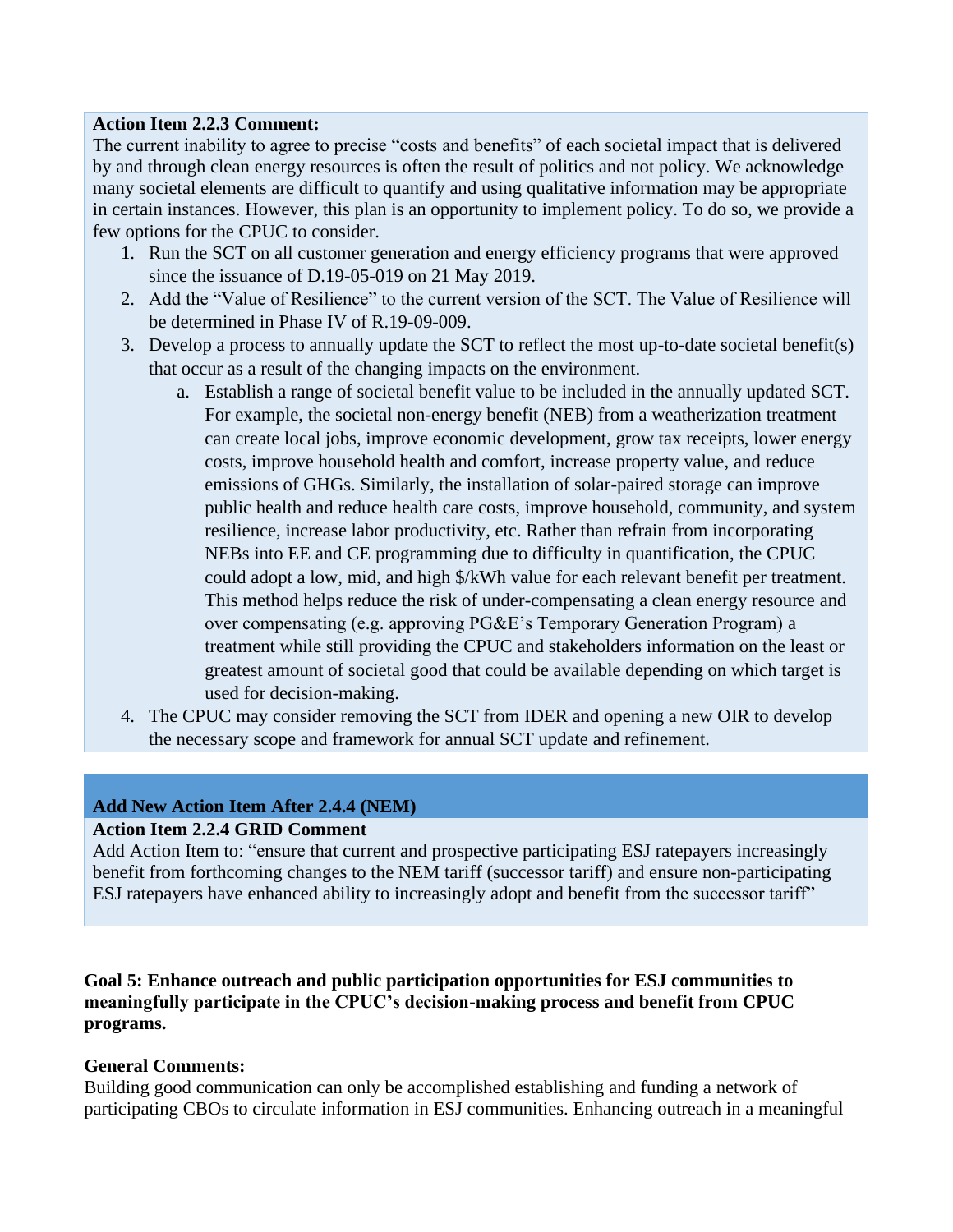way will entail investing in CBOs to provide educational materials to ESJ communities and obtain meaningful input to then bring back to the CPUC. In GRID's decades-long experience working in ESJ communities, we have found that CBOs work best when given adequate time and flexibility to get input from these communities as urgency is often the antithesis of equity. In short, time, money and intentional communication networks are the key.

Funding CBOs located in and/or directly serving ESJ communities will help overcome other barriers to participation such as language, technology, physical access, etc. From GRID's perspective, for meaningful and true public participation in what are nebulous regulatory and legislative processes for most people, the CPUC would need to start with basic education and make it abundantly clear (i.e. in plain language) how and why community members who are interested can participate as well as transparency on the steps, who is involved in decision-making, and procedural timeframes. Beyond this, there are still other barriers to participation the CPUC should consider such as time, lack of resources, language access, and providing adequate information in the needed formats for access and functional needs (AFN) communities who have physical, developmental, or intellectual disabilities.

### **Comments on Action Items for Goal 5:**

#### **Action 5.1.1 Fact Sheets and Collateral Materials**

#### **GRID Comment:**

We recommend implementing a "plain language" framework for fact sheet communications to ensure that all information is conveyed at a basic reading level. We also recommend that fact sheets are made available in in formats accessible to people with visual impairments and other accessibility needs, as well as in multiple languages.

### **Action 5.1.3 Email Communication and Newsletters**

### **GRID Comment:**

Many of the vulnerable communities we work with do not have access to reliable internet access or personal computers. In addition to email communications and newsletters we encourage other forms of communication that the CPUC can put in place to convey information to ESJ communities. We recommend working with and funding CBOs to relay important information on periodic basis to ESJ communities they work with.

### **Action 5.1.4 Interpretation Availability at CPUC Meetings**

#### **GRID Comment:**

We recommend including sign language interpretation as an option for viewers and attendees of CPUC meetings.

## **Action 5.2.2 Leverage CBOs for CPUC Workshops and Community Engagement**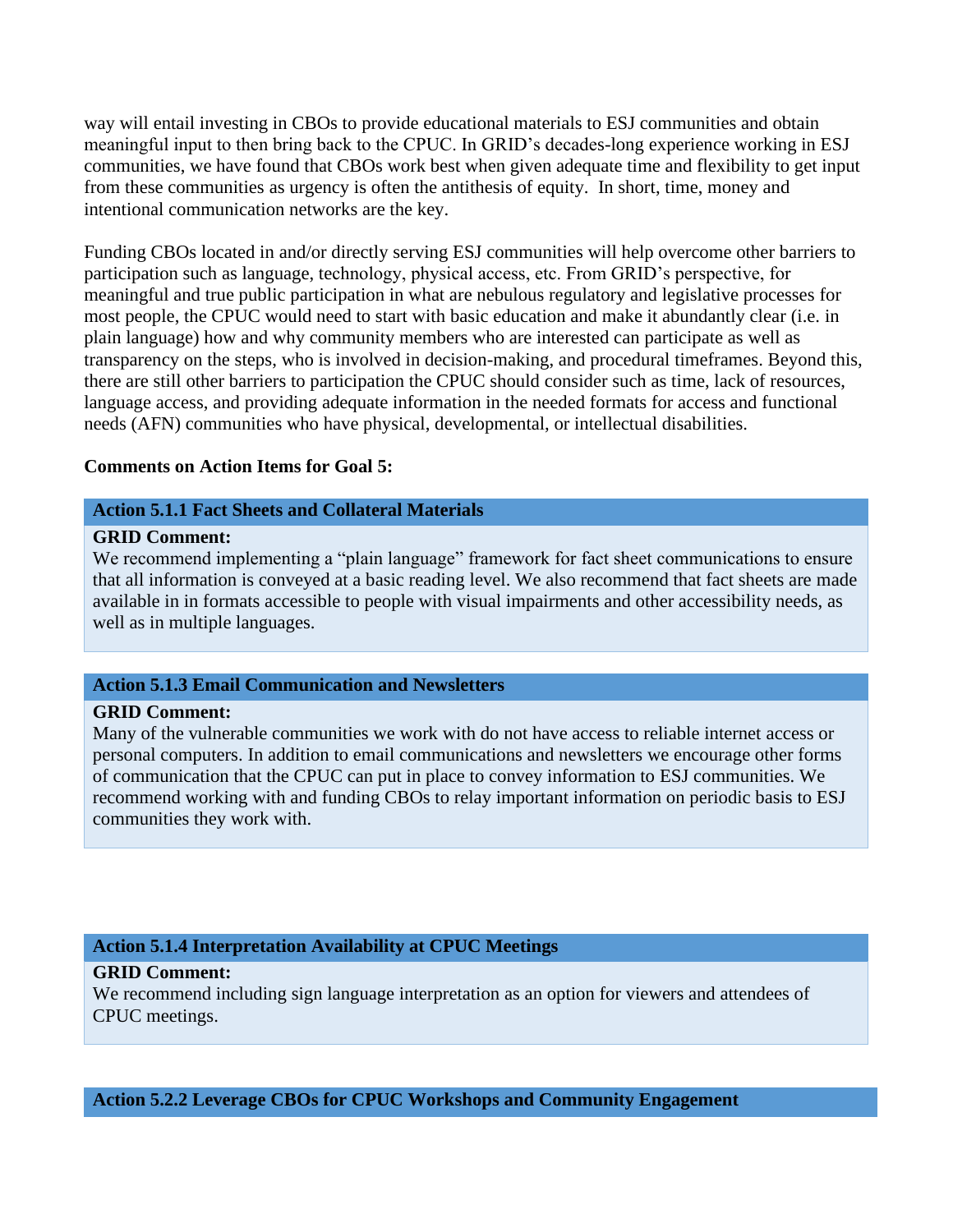#### **GRID Comment:**

We agree with the CPUC's strategy of leveraging CBOs for CPUC workshops and community engagement and cannot over-emphasize the importance of ensuring that these CBOs are adequately funded. Meaningful outreach takes immense amounts of time and effort on the part of CBOs, and it can only be done well with adequate staff dedicated to educating and obtaining input from ESJ communities. It is also important that this funding is made available without hurdles such as long grant applications and paperwork. Many of the CBOs that work directly with ESJ communities are extremely limited in capacity and resources and cannot dedicate staff time to cumbersome processes for receiving funding for outreach.

## **Goal 7: Promote high road career paths and economic opportunity and social justice issues within the CPUC's jurisdiction.**

## **General Comments:**

GRID appreciates the Commissions' proactive approach to workforce development strategies to improve job quality as well as its commitment to meeting the economic, social, and environmental needs of the communities it serves.

From GRID's experience, the largest area need in the area of workforce development programs is funding for capacity building and providing stipends to training participants. In our experience with lowincome solar programs there are often workforce training requirements included in the program design, but there is not adequate funding from the state for the job training providers who work with the hardest to hire communities. We encourage finding avenues for fully funding workforce development in clean energy programs.

We encourage the CPUC to obtain feedback from a range of job training providers and CBOs who work directly in ESJ communities in the development of best workforce development practices.

# **Comments on Action Items for Goal 7:**

### **7.1.1 Implementation of MOU with CA Workforce Development Board**

### **GRID Comment:**

Regarding the creation of best practices, we recommend engaging with stakeholders in ESJ communities to ensure that they can give input on best practices based on their experiences. We encourage a comment period for any workforce development policies that are adopted for CPUC policies and programs.

We recommend that the CPUC engage with schools, community colleges, and other workforce development providers to expand opportunities for education and recruitment into clean energy job training programs. We also recommend removing barriers to training in order to reach those who been left out of the clean energy industry and formal training opportunities due to a lack of access for meeting minimum qualifications. We encourage the CPUC to prioritize, in particular: formerly incarcerated individuals, women, and veterans, and ensure that there is targeted recruitment for these populations.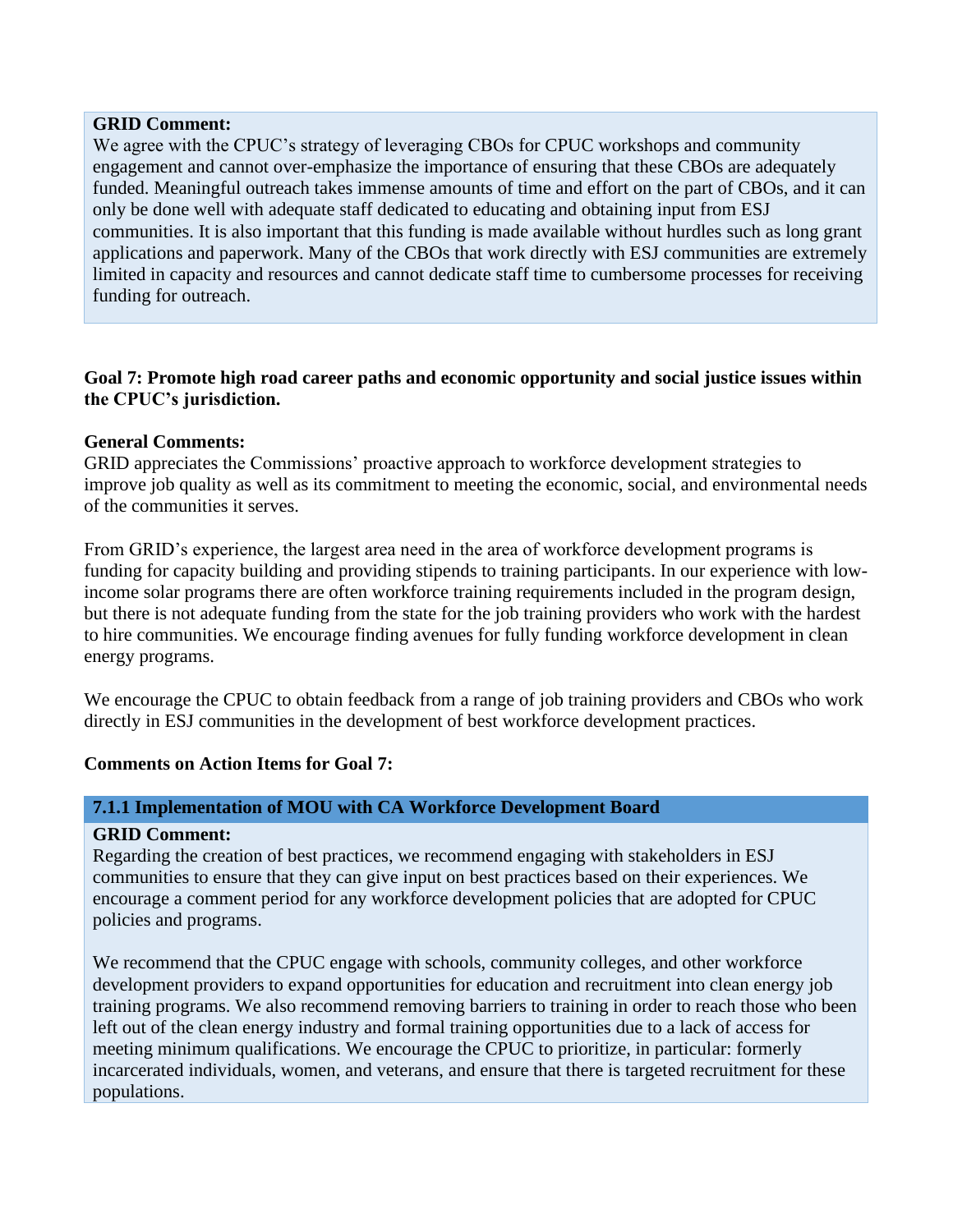GRID Alternatives has worked with Vote Solar and other partners to develop a Low-Income Solar Policy Guide that includes a set of best practices for workforce development in solar programs.<sup>2</sup>

# **Action 7.3.2 Leverage Sister Agencies to Maximize High Road Opportunities for ESJ Communities**

### **GRID Comment:**

We suggest that the Commission leverage partnerships with other state agencies to provide funding for job training organizations to recruit, train, and conduct job placement for individuals in ESJ communities. We recommend working closely with and funding CBOs who are already doing this work to establish a strong pipeline for trainees to establish careers in various segments of the clean energy economy.

## **Action 7.3.3 Further Utility Supplier Diversity**

### **GRID Comment:**

In addition to furthering utility supplier diversity, we encourage the CPUC to consider how it can expand entrepreneurship among ESJ communities by investing in contractor training and business skills development as part of workforce development programs. GRID has found that it is not only important to train people from ESJ communities to work for employers in the clean energy industry but also to start their own businesses serving the communities they know best.

### **Goal 9: Monitor the CPUC's ESJ efforts to evaluate how they are achieving their objectives.**

### **General Comments:**

Evaluation and impact assessment, based on metrics and community feedback, are crucial for ensuring that the ESJ Action Plan goals are actually translated into reality. We support this goal and the establishment of quantitative metrics, and urge the CPUC to include qualitative metrics as well. Qualitative metrics can capture essential information, without which metrics can be biased against some hard-to-measure benefits that ESJ communities value.

In addition, there is some tension between breadth versus depth of impact in evaluating programs. Program evaluations and objectives should be clear and deliberate in this regard.

**Objective 9.2** does well to recognize that there must be two-way communication with the public, and that providers of feedback and other observers need to know the impacts of their efforts. The reference to "specific members of the public" is not entirely clear.

### **Comments on Action Items for Goal 9:**

### **Action 9.1.1 Metrics to Measure Impact, Community Outreach & Engagement**

<sup>2</sup> Available online at<https://www.lowincomesolar.org/best-practices/workforce-development/>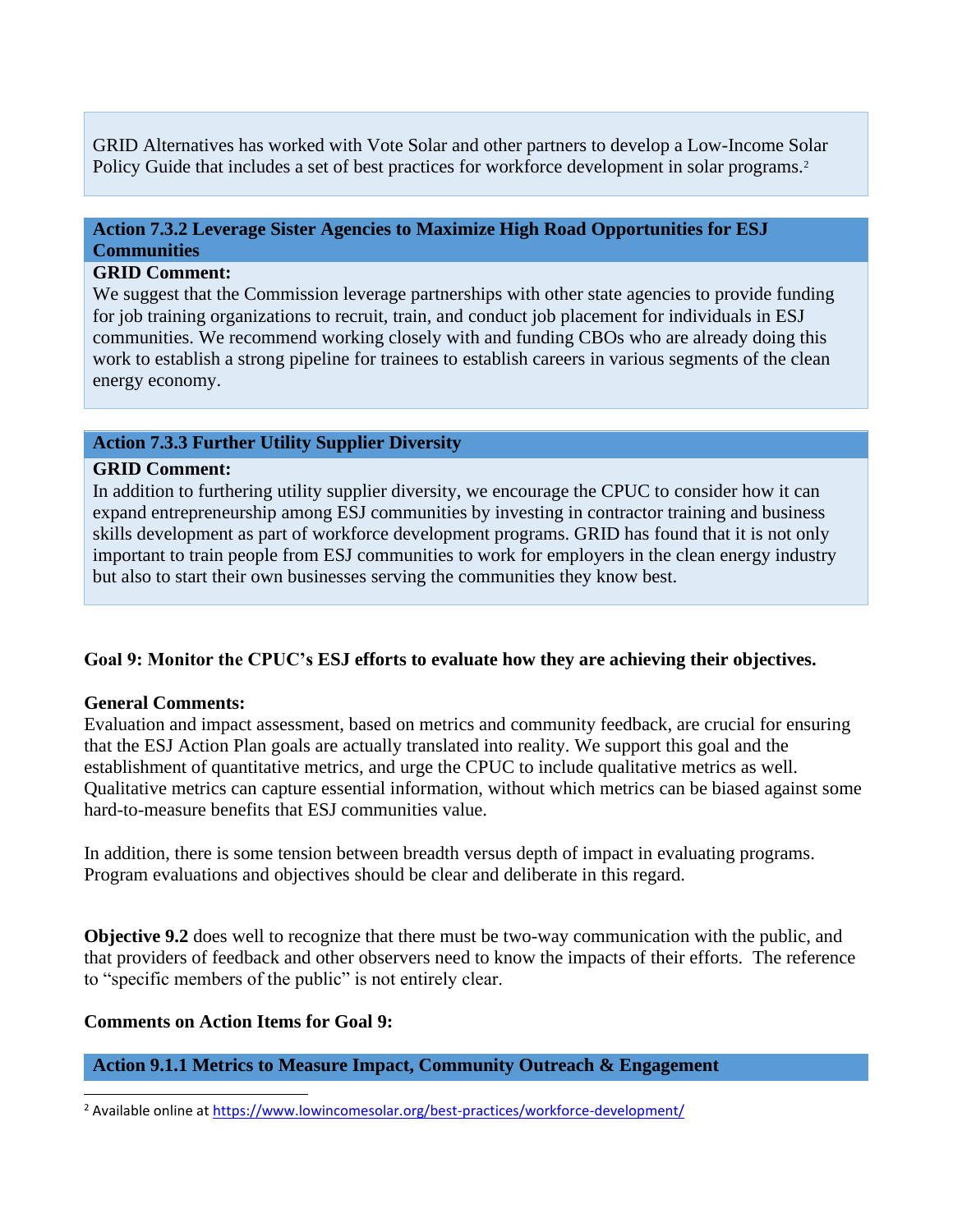#### **GRID Comment:**

The limitation to "utility programs" in this action item may be unnecessarily narrow. In addition to consulting sister agencies, the work plan for this action item should also include consulting other community and industry stakeholders, and especially program administrators. Quality tracking and measurement requires time and resources, which must be factored into developing metrics and guidance as well as program funding.

## **Action 9.1.2 Data Collection: Standardizing Data Requests & Key ESJ Indicators**

### **GRID Comment:**

Data request standardization can help improve data quality, usability, privacy, and other important factors. It is unclear whether this working group should be entirely internal to CPUC, given that the recipients of data requests, including but not limited to utilities and program administrators, will also have insights into the resources needed to respond.

# **Action 9.2.1 Metrics to Measure Satisfaction, Comprehension, and Experience**

### **GRID Comment:**

This action item appears to only partially address the action item description ("Cultivate and deepen avenues to receive feedback from the public and demonstrate resulting impact back to specific members of the public"), focusing only or mainly on utility ME&O and not actual program access, processes, and impact more broadly. The work plan also does not clearly articulate how the public will be specifically informed regarding how their feedback and input resulted in concrete program improvements.

As noted above, customer-focused and cross-programmatic (and inter-agency) coordination of ME&O is important and resource-intensive and needs to be specifically funded.

# **Appendix C: Key ESJ Definitions & Statutes**

The compilation of Environmental Justice and Equity Concepts is a helpful resource and an important part of the ESJ Action Plan. While we do not object to any of the definitions, including the definition of "equity" provided from The Greenlining Institute ("Greenlining"), we believe the ESJ Action Plan 2.0 could benefit from fuller consideration and inclusion of Greenlining's own additional context. Greenlining states:

*Equity is transforming the behaviors, institutions, and systems that disproportionately harm people of color.* Equity means increasing access to power, redistributing and providing additional resources, and eliminating barriers to opportunity, in order to empower low-income communities of color to thrive and reach full potential.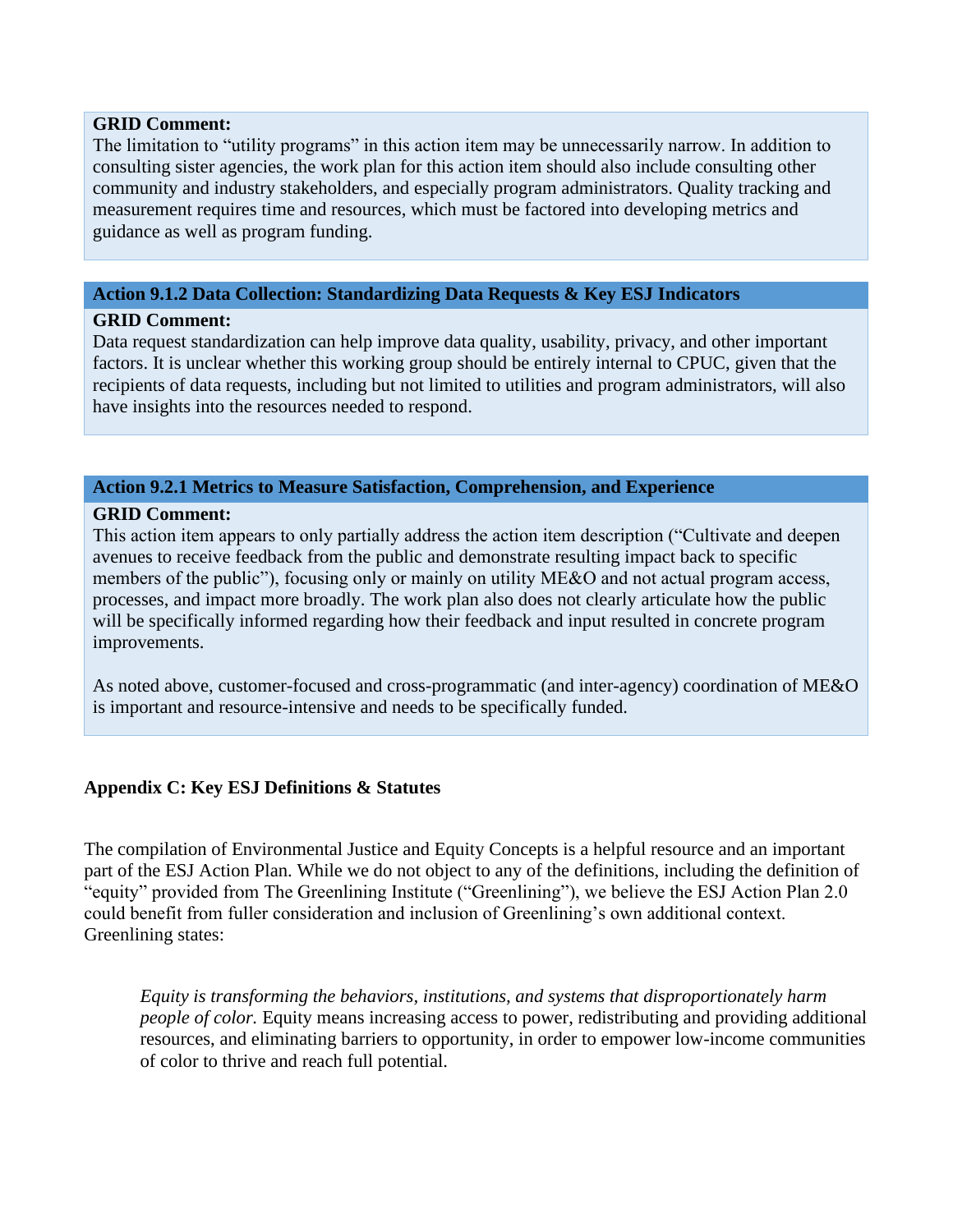Greenlining's definition of equity is specific to racial equity, given the legacy of institutionalized racism by government. Our emphasis on race is not about excluding other marginalized groups. These equity approaches are intended to *also be applicable to creating equitable outcomes for other groups such as the elderly and people with disabilities.*

We believe that the emphasis on transformation and the intentionality regarding focus are important attributes of this definition.

# **Appendix: Breakout Sessions: ESJ in CPUC Industry Divisions**

"On solar issues, 80% of people are disqualified because they have bad roofs, so how are we helping ESJ homeowners if we cannot help them repair their roofs?" p.57

# **Comment:**

GRID notes that the suitability of a household's roof to host a solar system varies widely based on the specific elements of neighborhood design. For instance, roof size and roof condition is a large impediment in many areas of the greater Los Angeles region due to smaller bungalow style homes built in the 1950's and 60s'. Even in this region, 80% is far too high. Nevertheless, irrespective of the specific energy efficiency or renewable energy treatment a low-income homeowner seeks, improving households' health and safety characteristics (i.e. window sealing, air leakage, insulation, mold abatement, etc.) is critical to ensure low-income communities can participate in and benefit from incentive programs designed to improve their health, safety, and wellbeing. The intentional identification of funding to improve households' ability to benefit from clean energy technology will become increasingly important as the number of cooling degree days increases.

# **Other Goals to Consider:**

- 1. Establish an internal watchdog (similar to a Inspector General) that can investigate the reasons why certain ESJ Goals are not met in a timely manner.
	- 1. Develop internal employee KPIs tied to the implementation progress of ESJ goals.
- 2. Assign one of the CPUC Commissions the responsibility of implementing the plan. Perhaps that Commissioner does nothing else besides ensure each and every Decision seriously considers the ESJ perspective and then go the step further (indeed the only step that matters) and incorporate those serious considerations into the Decision.
	- 1. Alternatively, the CPUC could add one Commissioner (total of 6) for this explicit purpose: the ESJ Implementation Accountability Commissioner
- 3. Require the Public Advisor to host monthly meetings in a different low-income cities to disseminate relevant program information and to sign-up qualified customers of CPUC approved low-income programs.
	- 1. Require the Public Advisor to coordinate with CBOs to host workshops in each community.